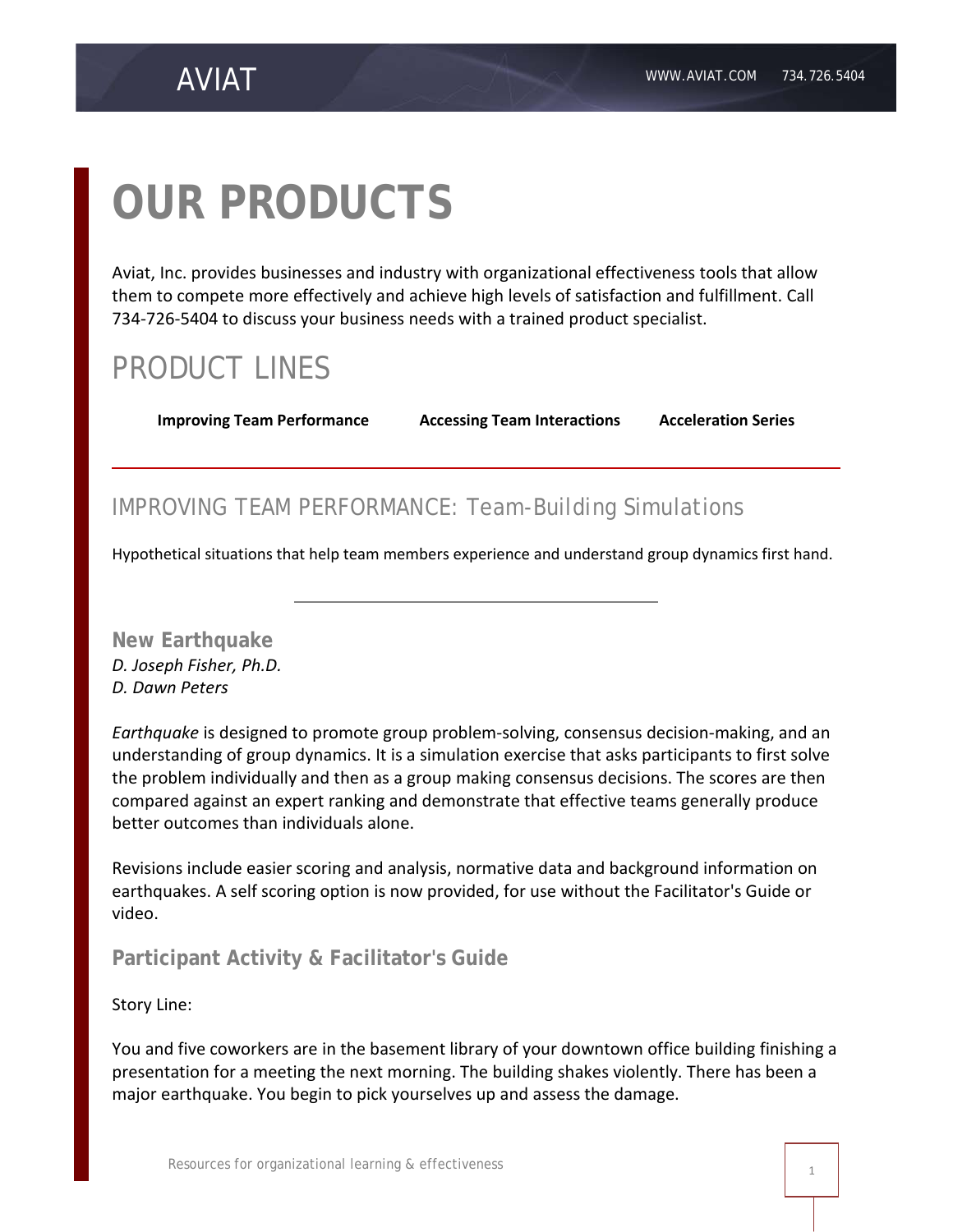# AVIAT

Participants determine appropriate action steps to ensure their survival in order of importance, as well as those that should be avoided.

#### **Completion Time:** 1-1 1/2 hours

The Facilitator's Guide provides background information on the objectives of the activity, guidelines for effective group functioning, and a full explanation of the expert's rationale and scoring.

**Participant's Exercise \$6.95** (One exercise needed for each participant. Minimum order: 5)

**Facilitator's Guide \$25.00** (Provides instructions for administering and scoring the exercise. Only one copy is needed)

#### **New Earthquake DVD**

Aviat's *Earthquake* simulation has a DVD video complement to actively and emotionally engage participants into the story line, simplify the facilitation process, and enhance the overall learning from the activity.

The video is broken into three sections that follow the course of the entire simulation activity:

- **The Scenario** uses a realistic reenactment of the story line to enhance the believability of the simulation.
- **The Expert Rationale** is presented in a clear and convincing manner using graphic elements to highlight key learning points.
- **Debriefing the Simulation** provides easy to understand explanations of what each score means and the significance to group dynamics and performance. This section offers discussion questions to bring the learning back to the workplace.

There are breaks between each section to allow the facilitator the flexibility to use only those sections that would be helpful to his/her facilitation process.

The *Earthquake* video is a powerful tool that helps participants understand and apply the individual and team development concepts and tools learned during the simulation activity.

#### **Video Format:** DVD **Time required:** 27 minutes

*Note: The video does not add to the overall completion time of the simulation. It simply changes the manner in which the various sections can be facilitated*.

**DVD Video \$125.00**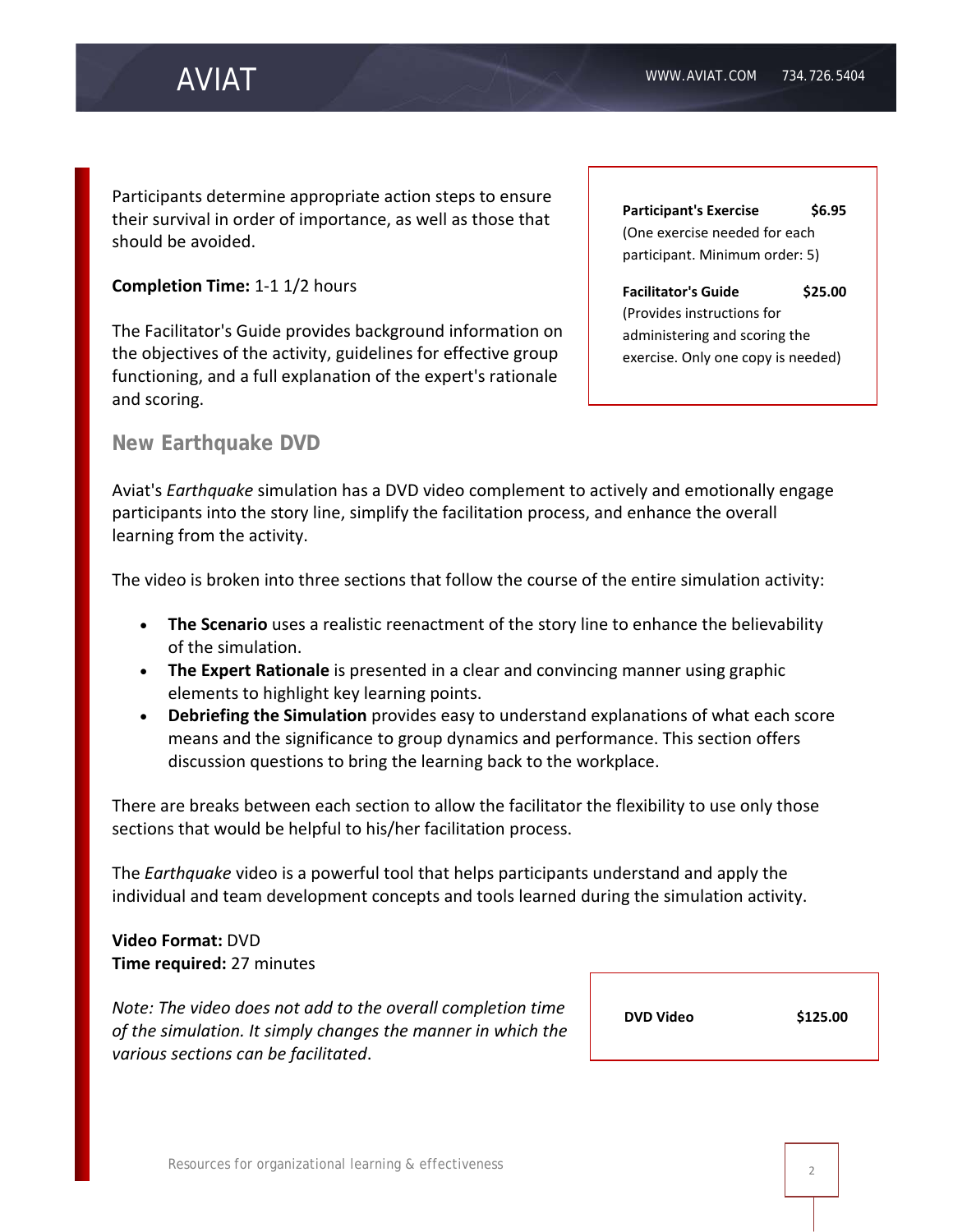# AVIAT

## **PowerPoint© & Facilitator Slides**

Enhance your team-building exercise using our full color Facilitator Slides.

These Microsoft PowerPoint© slides provide a visual guide to the expert rationale for each of the items to be ranked. Use as a supplement to

Chapter IV of the Facilitator's Guide, "What the Experts Say."

One CD-ROM - requires Microsoft PowerPoint© 97 or newer.

*Note: The slides do not add to the overall completion time of the simulation. It simply improves the manner in which the expert rationale section is facilitated.* 

**Caribbean Island Survival II** *Richard L. Hill Irving Stubs*

### **Story Line:**

You and a group of your friends are on a sailing and scuba adventure off Tobago Island in the British West Indies. You run into a violent storm spawned at the edge of the hurricane. Your boat smashes onto the rocks, leaving you stranded on a small, uninhabited island. You have lost much of your equipment and some of you need medical attention. Important decisions must be made for your survival. Participants select a survival strategy and rank the salvaged items in order of importance.

**Completion Time:** 2-2 1/2 hours

The Facilitator's Guide provides background information on the objectives of the activity, guidelines for effective group functioning, and a full explanation of the expert's rationale and scoring.

**Participant's Exercise \$5.95** (One exercise needed for each participant. Minimum order: 5)

#### **Facilitator's Guide \$20.00**

(Provides instructions for administering and scoring the exercise. Only one copy is needed)

**PowerPoint© Slides \$39.95**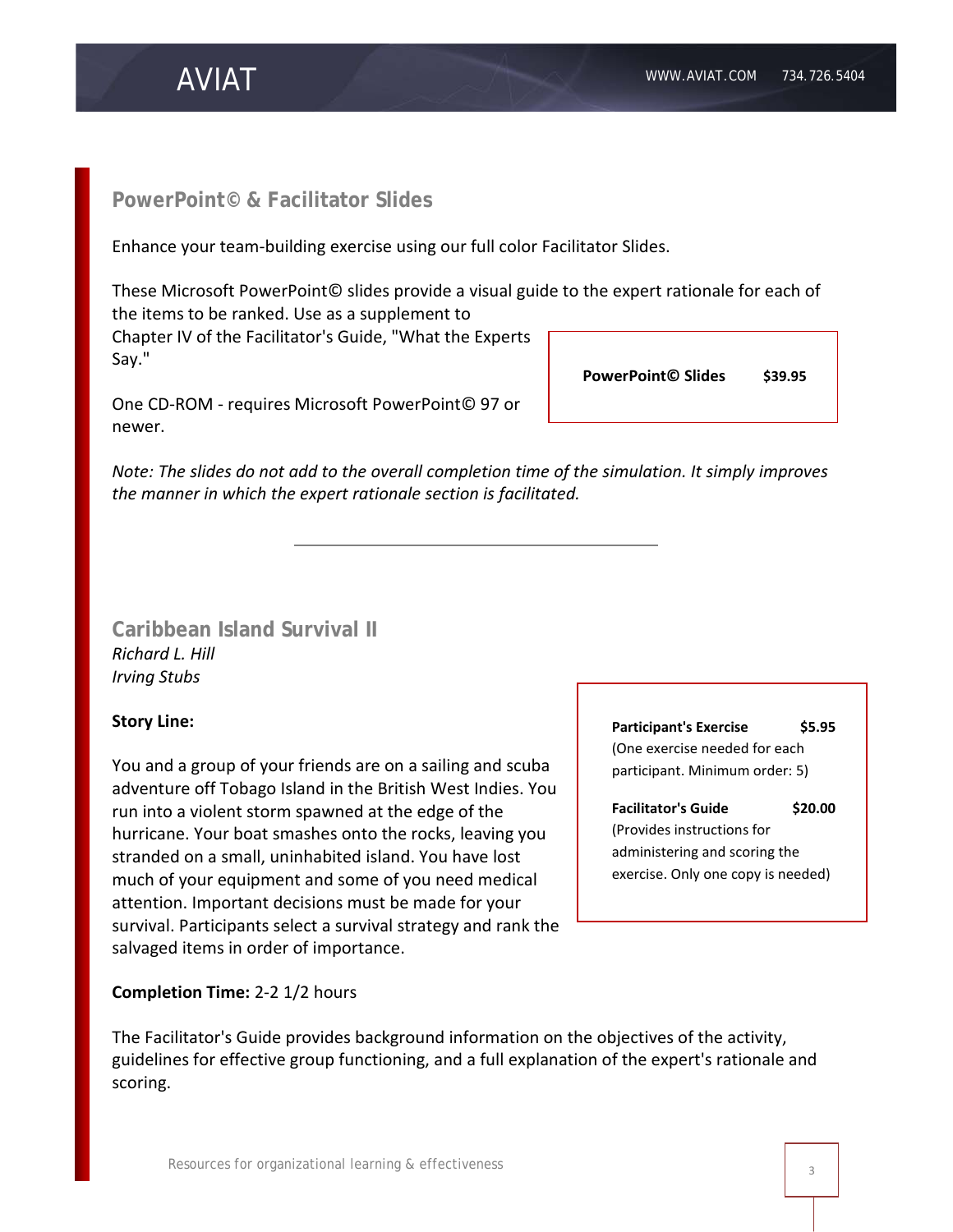#### **PowerPoint© & Facilitator Slides**

AVIAT

Enhance your team-building exercise using our full color Scenario and Facilitator Slides.

This CD-ROM gives you Scenario Slides that depict the physical scenario of the story line. They help set the stage for participants and engage them in the exercise.

The CD also includes Facilitator's Slides which provide a visual guide to the expert rationale for each of the items to be ranked.

One CD-ROM - requires Microsoft PowerPoint© 97 or newer.

*Note: The slides do not add to the overall completion time of the simulation. They simply improve the manner in which the physical scenarios and expert rationale section are facilitated.*

**Whitewater** *D. Joseph Fisher, PhD.* Steve Krieger *Kathleen A. Fisher*

#### **Story Line:**

You and a group are whitewater rafting on challenging sections of the South Fork of the American River. During a sudden storm, the raft over turns in the river and much of the equipment is lost. It is getting dark and much colder. How will you survive?

Participants rank the items they just salvaged for survival in order of their importance.

**Completion Time:** 1-1 1/2 hours

**Participant's Exercise \$5.95** (One exercise needed for each participant. Minimum order: 5)

#### **Facilitator's Guide \$20.00**

(Provides instructions for administering and scoring the exercise. Only one copy is needed)

**PowerPoint© Slides \$39.95**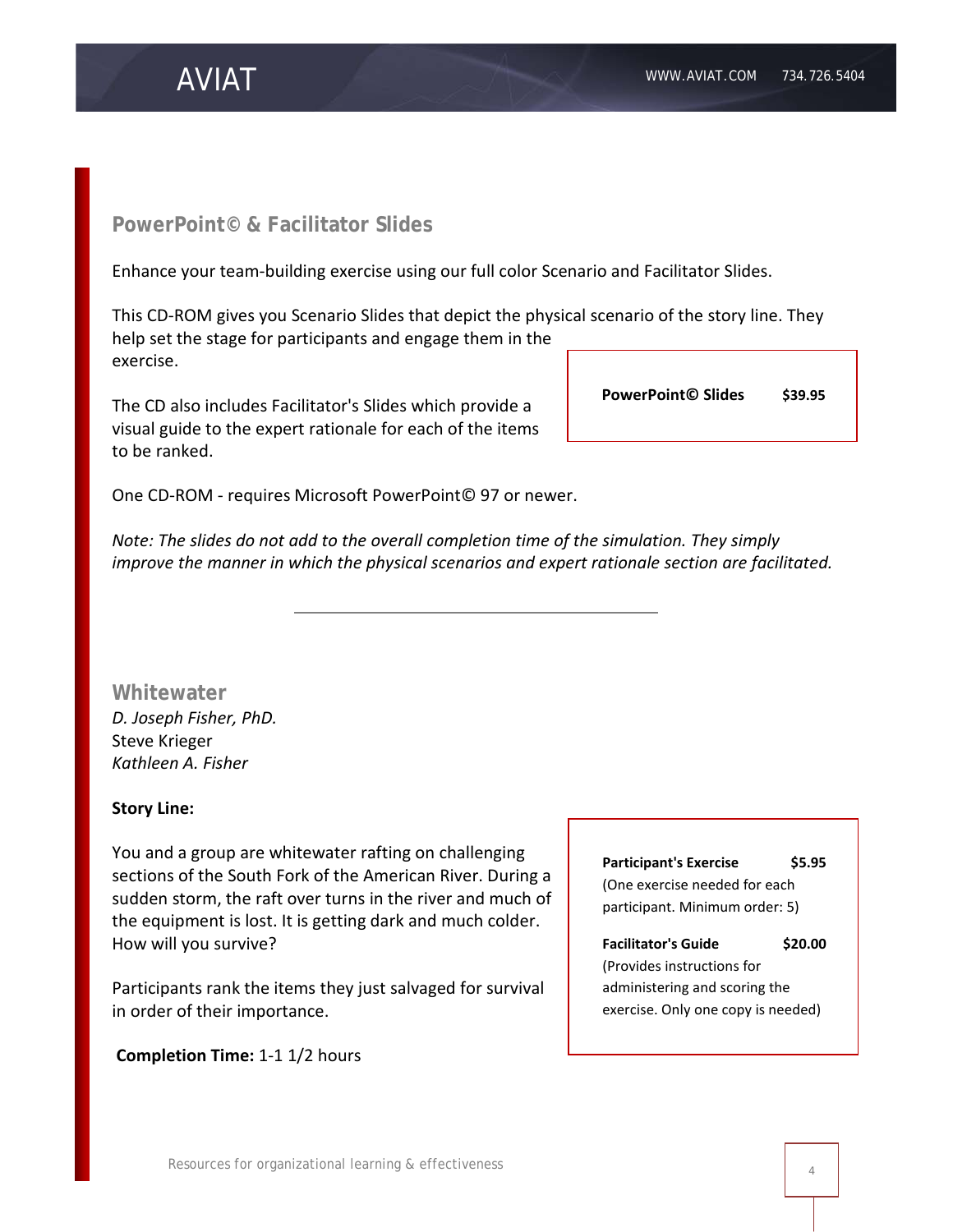The Facilitator's Guide provides background information on the objectives of the activity, guidelines for effective group functioning, and a full explanation of the expert's rationale and scoring.

**PowerPoint© & Facilitator Slides**

Enhance your team-building exercise using our full color Scenario and Facilitator Slides.

This CD-ROM gives you Scenario Slides that depict the physical scenario of the story line. They help set the stage for participants and engage them in the exercise.

**PowerPoint© Slides \$39.95**

The CD also includes Facilitator's Slides which provide a visual guide to the expert rationale for each of the items to be ranked.

One CD-ROM - requires Microsoft PowerPoint© 97 or newer.

*Note: The slides do not add to the overall completion time of the simulation. They simply improve the manner in which the physical scenarios and expert rationale section are facilitated.*

**Alaskan adventure** *Richard L. Hill*

#### **A great ice breaker for managing group conflict and building consensus decision making**

Alaskan Adventure is an enjoyable, efficient, easy and effective way for team members to understand and experience group dynamics. Alaskan Adventure is a short, to-the-point simulation developed to provide trainers and managers with a problem-solving exercise that could be completed in as little as one hour.

**Scenario Description:** You and some friends have chartered a 36-foot boat for a weekend trip of fishing and glacier viewing. The weather turns much colder with freezing rain and snow, causing poor visibility. Suddenly, you hit a sizeable ice float and your boat begins to sink. Your group manages to reach a rocky shore but is left in a precarious situation with very few salvageable items to help.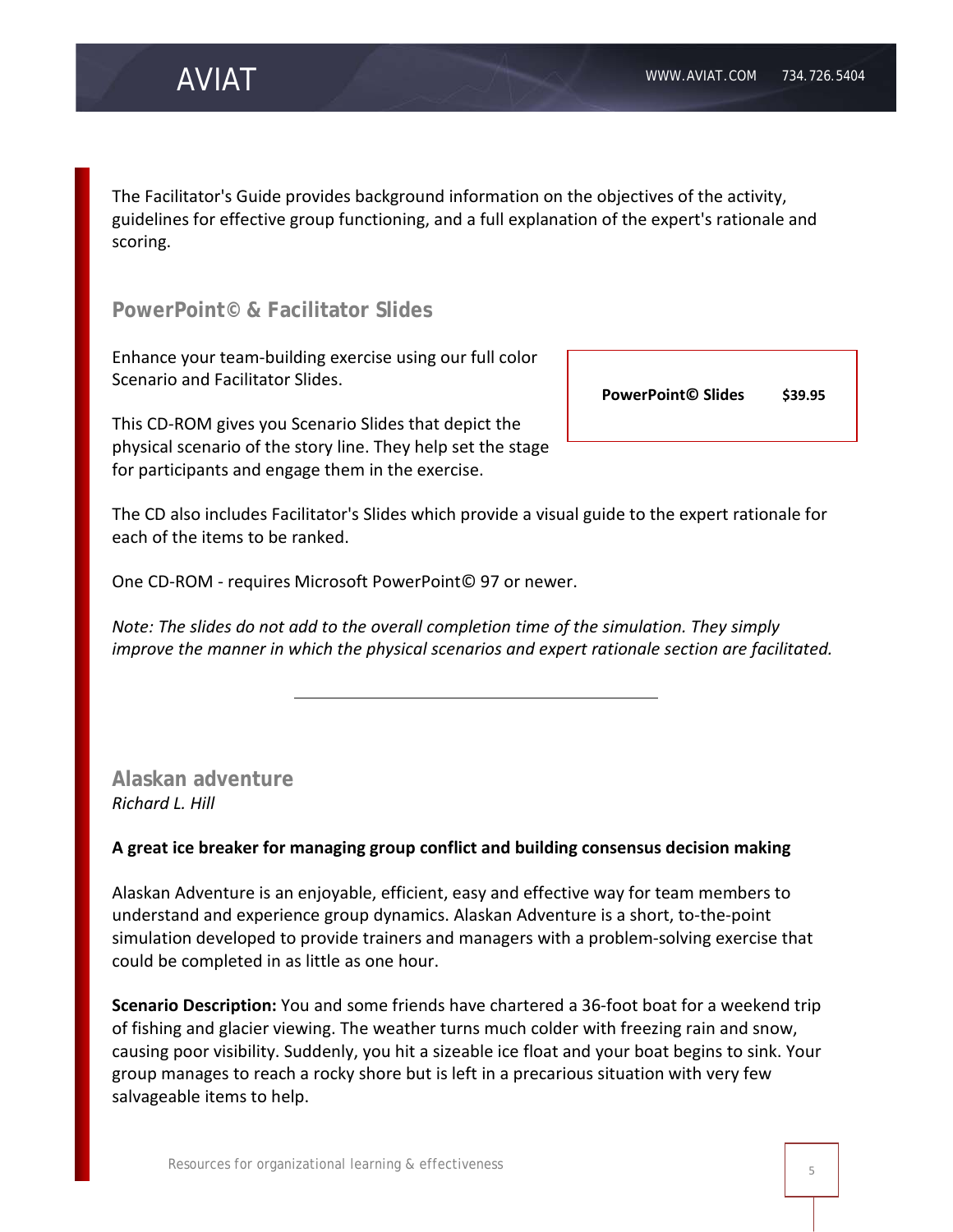# AVIAT

Participants must rank the items in order of their importance for survival. Participants rank the items they just salvaged for survival in order of their importance.

The Facilitator's Guide provides background information on the objectives of the activity, guidelines for effective group functioning, and a full explanation of the expert's rationale and scoring.

**Completion Time:** 1 to 1-1/2 hours

| <b>Participant's Exercise</b>                                   | S4.25   |
|-----------------------------------------------------------------|---------|
| (One exercise needed for each<br>participant. Minimum order: 5) |         |
| <b>Facilitator's Guide</b>                                      | \$20.00 |
| (Provides instructions for                                      |         |
| administering and scoring the                                   |         |
|                                                                 |         |

### **PowerPoint© & Facilitator Slides**

Enhance your team-building exercise using our full color Scenario and Facilitator Slides.

This CD-ROM gives you Scenario Slides that depict the physical scenario of the story line. They help set the stage for participants and engage them in the exercise.

The CD also includes Facilitator's Slides which provide a visual guide to the expert rationale for each of the items to be ranked.

One CD-ROM - requires Microsoft PowerPoint© 97 or newer.

*Note: The slides do not add to the overall completion time of the simulation. They simply improve the manner in which the physical scenarios and expert rationale section are facilitated.*

**PowerPoint© Slides \$39.95**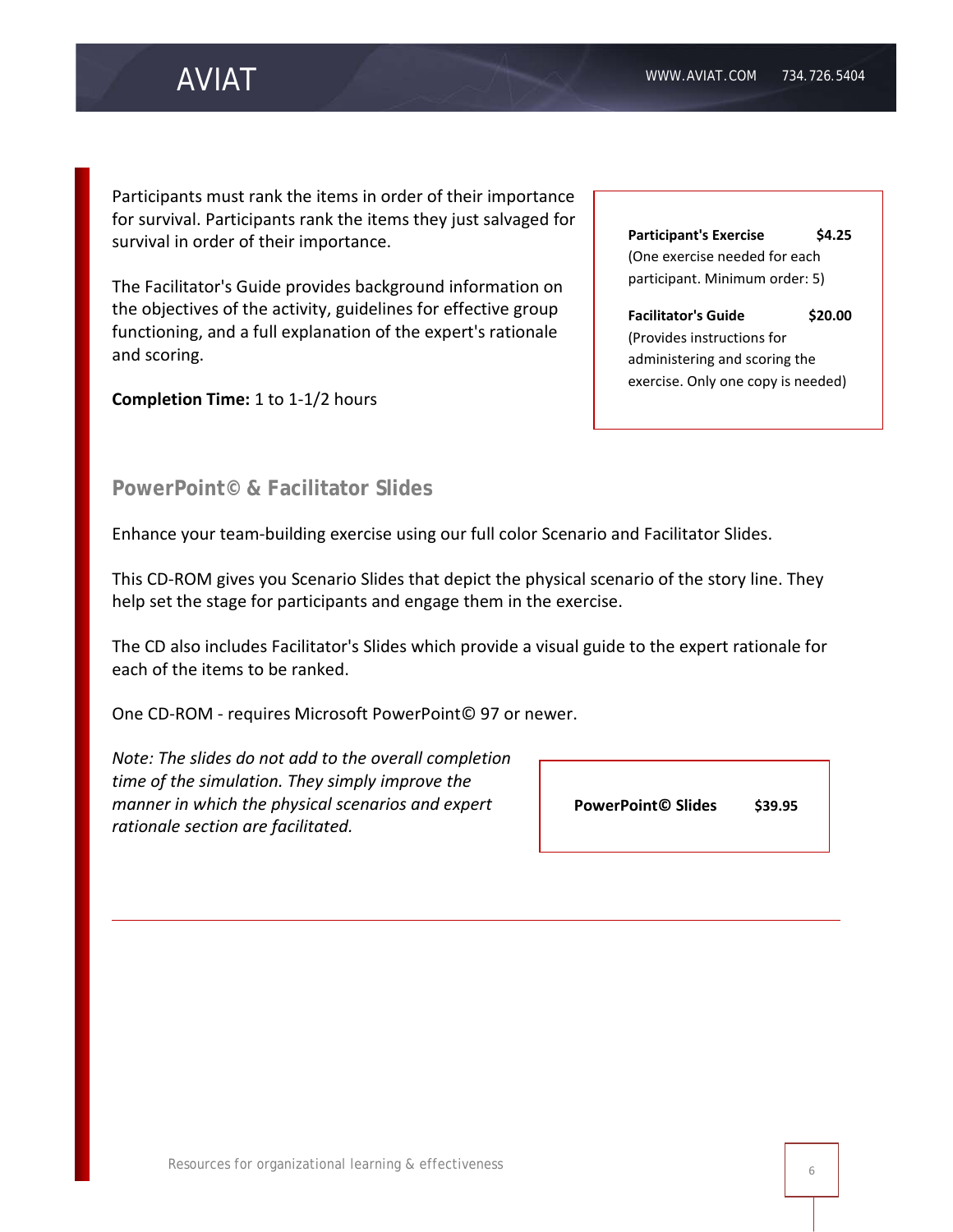### ASSESSING TEAM INTERACTIONS

**Group Process Questionnaire** *Richard L. Hill, D. Joseph Fisher, PhD., Thomas G. Webber, Kathleen A. Fisher, William Neal*

**Analyze group effectiveness in problem-solving and decisionmaking situations.** 

Great with [Simulations!](http://www.aviat.com/test/products/simulations.html)

**Participant's Exercise** \$4.95 (One exercise needed for each participant. Minimum order: 5)

**Facilitator's Guide \$15.00** (Provides instructions for administering and scoring the exercise. Only one copy is needed)

The Group Process Questionnaire (GPQ) can be used to explain the outcome of team-building simulations and evaluate group performance in the work environment. It presents a model for effective team performance and identifies behaviors that prevent a group from achieving its goals.

This self-scoring instrument allows participants to rate how well they felt the team functioned during the activity. Then through dynamic group discussion, participants reach consensus on the overall strengths and weaknesses of the team. These results are transferred on to a graph to visually depict the group profile. This graphic profile acts as a needs-assessment report to highlight areas for development.

Participants complete the activity by selecting four of the most important items for improvement, acknowledging how these improvements will positively impact the group, and identifying ways to monitor progress.

**Completion Time:** One Hour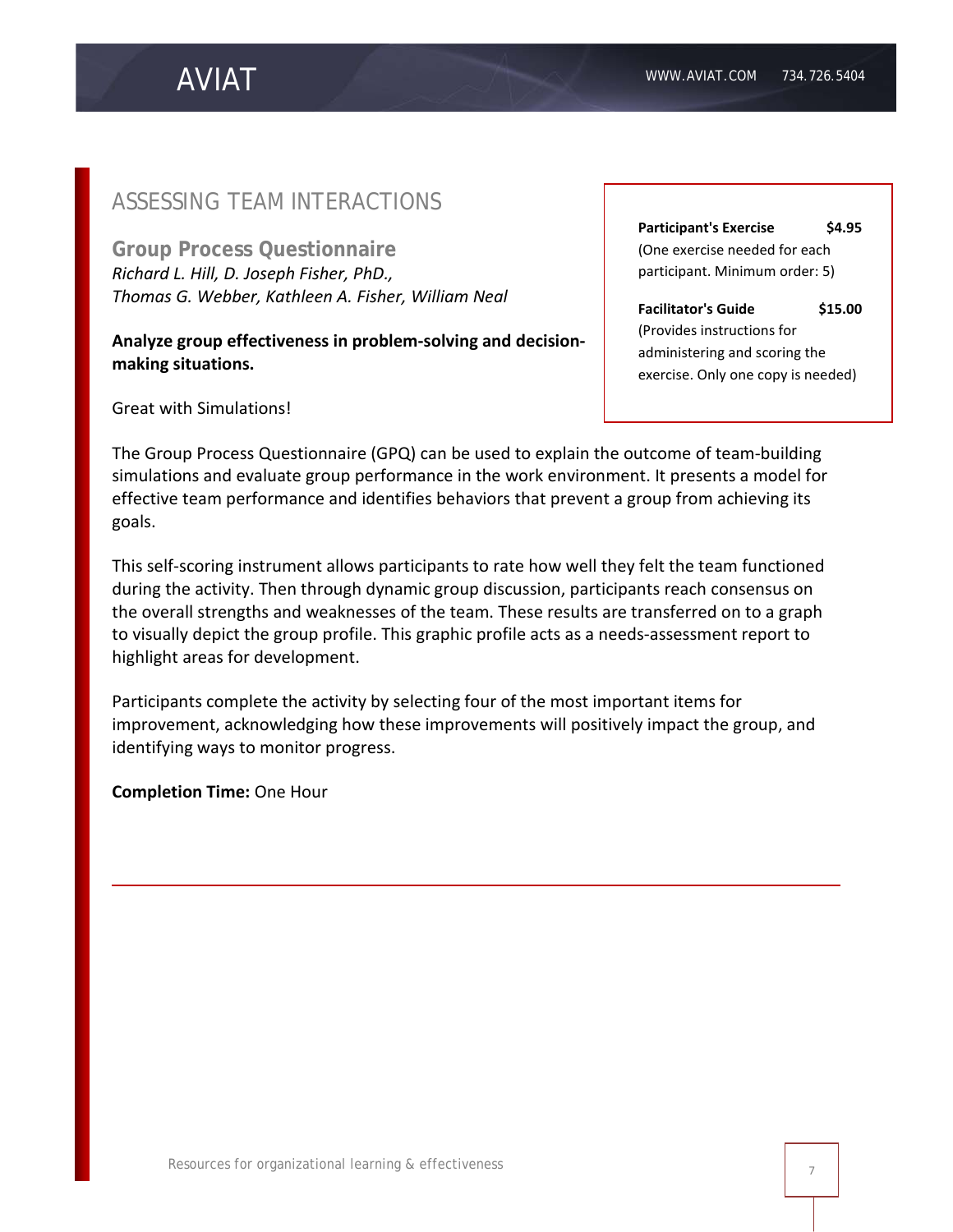## ACCELERATION SERIES

**Acceleration** *Richard L. Hill Thomas G. Webber*

#### **Tools to reduce start-up time for new team leaders and members.**

**Acceleration** is a dynamic product series that can reduce the learning curve for new team leaders and team members by UP TO 6 MONTHS. Using a tested process of team activities and focused discussions, Acceleration shortens the start-up time needed for people to become acquainted with how things operate, identifies potential transition problems and agreed upon ways to approach them, and establishes ground rules that cover how the group will work together to ensure maximum effectiveness.

The Acceleration activities work best when facilitated by a Trainer, O.D. Consultant, or Human Resource Professional. Administration guidelines are clearly described using the comprehensive Facilitator Guide.

Select one or more of the following workbooks to meet your specific team needs:

#### **TEAM MEMBER INCLUSION**

Accelerate the integration & orientation of a new team member

**Completion Time:** 3 to 4 hours

#### **NEW TEAM FORMATION**

Helps a new team hit the ground running

**Completion Time:** One full day

#### **NEW LEADER TRANSITION**

Helps the new Team Leader get up to speed quickly and successfully.

**Completion Time:** One Full Day

| <b>Team Member Inclusion</b>      | \$8.45  |  |
|-----------------------------------|---------|--|
| <b>New Team Formation</b>         | \$10.45 |  |
| <b>New Leader Transition</b>      | \$10.45 |  |
| <b>Facilitator's Guide</b>        | \$30.00 |  |
| (Provides instructions for all    |         |  |
| Acceleration activities. Only one |         |  |
|                                   |         |  |
| copy is needed)                   |         |  |